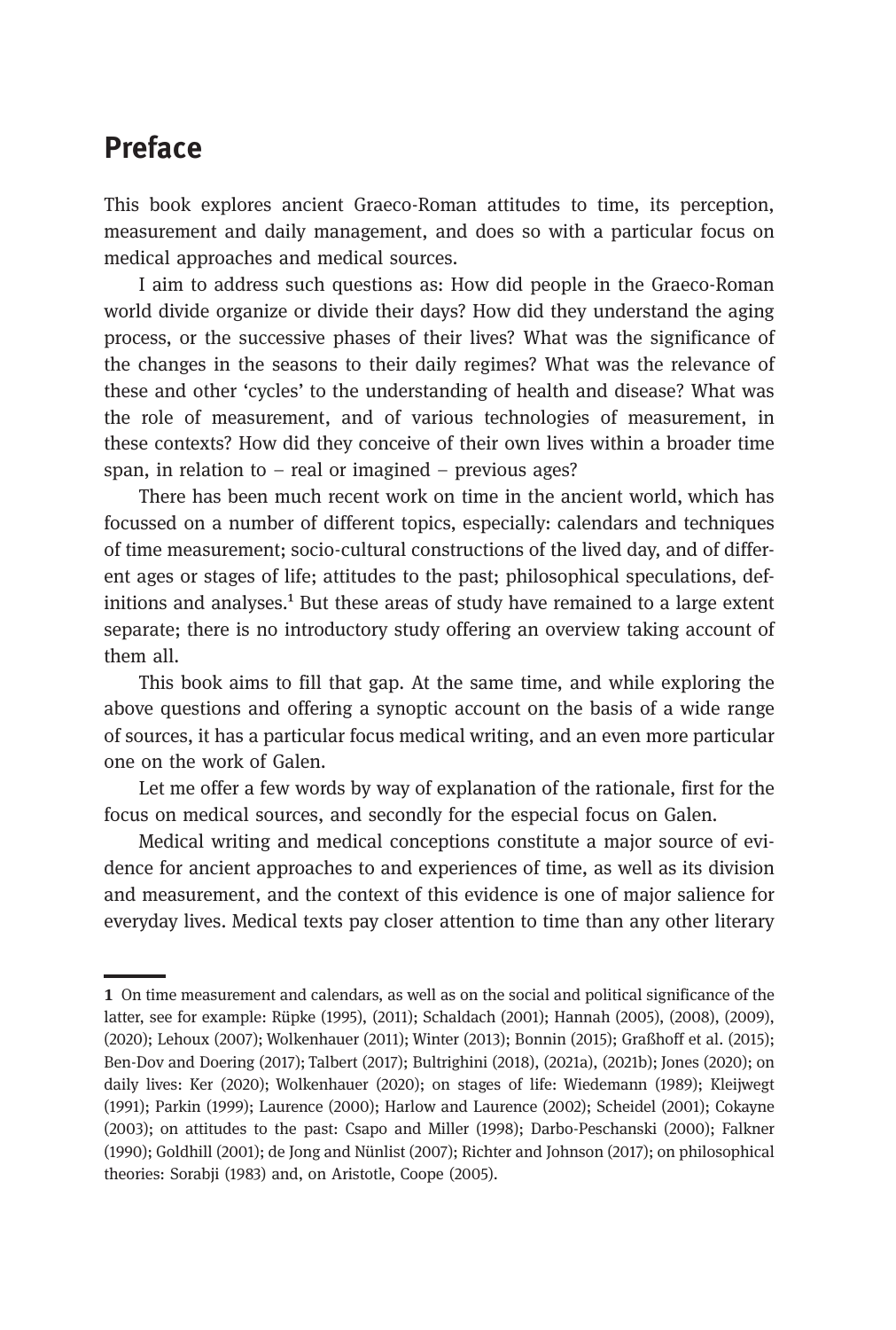sources, on at least three temporal levels: that of precise times within the day (in the context of both health prescriptions and diagnostic observation); that of the seasons of the year (in the context of their relative impact upon health); and that of the human life cycle, from infancy to old age, understood in biological terms. They are thus a very rich – but also a comparatively neglected – source for both theoretical speculation and technological innovation regarding time, and for its experience and management in the ancient world. Amongst other things, they help us to chronicle the growing importance of numbered hours in the Graeco-Roman world and, relatedly, the possible relevance of the growing use of time-telling technologies for everyday time management. A clearer understanding of these developments must at least provide some corrective to the historiographical view which still enjoys considerable currency, that precise time measurement only became important in the conditioning and structuring of everyday lives from the early modern period – still more so to the view that it only achieved real social significance as a function of the modern industrialized workplace.²

Moreover, medical texts relating to time offer a distinctive perspective not found in other texts. This is partly a function of the highly contingent, personalized, observation-based, even anecdotal nature of much of the material, which vividly highlights – for example – aspects of individual exercise regimes, diets, sleep patterns and recurrent ailments; details of the daily care of infants or children; or individual experiences and perceptions of the aging process. But the perspective is distinctive in another way too. The medical discourse in some respects offers an alternative model, even a counterblast, to those discourses or traditions which privilege a sacred, social or political calendar. The ambition of medical theory and practice, by contrast, is tendentially to abolish all artificial (or god-given) distinctions between periods of time, acknowledging only those with a biological, environmental or cosmic basis. Thus, while much important recent scholarly work has focused on the calendar, and on the notion of 'festive time', medical perspectives may provide a corrective, or at least a countervailing set of views and experiences. Against a history which tends to privilege tradition and ritual practice, medical sources suggest a view of human experience and human behaviour where differences from one hour, day or month to the next are understood in terms purely of seasonal and biological changes, of environment, diet and daily activity.

<sup>2</sup> The point is made strongly by Miller (forthcoming), who mentions as classic statements of such views Thompson (1967); Landes (1983); and, in a similar vein Jenzen and Glasemann (1989); Dohrn-van Rossum (1996).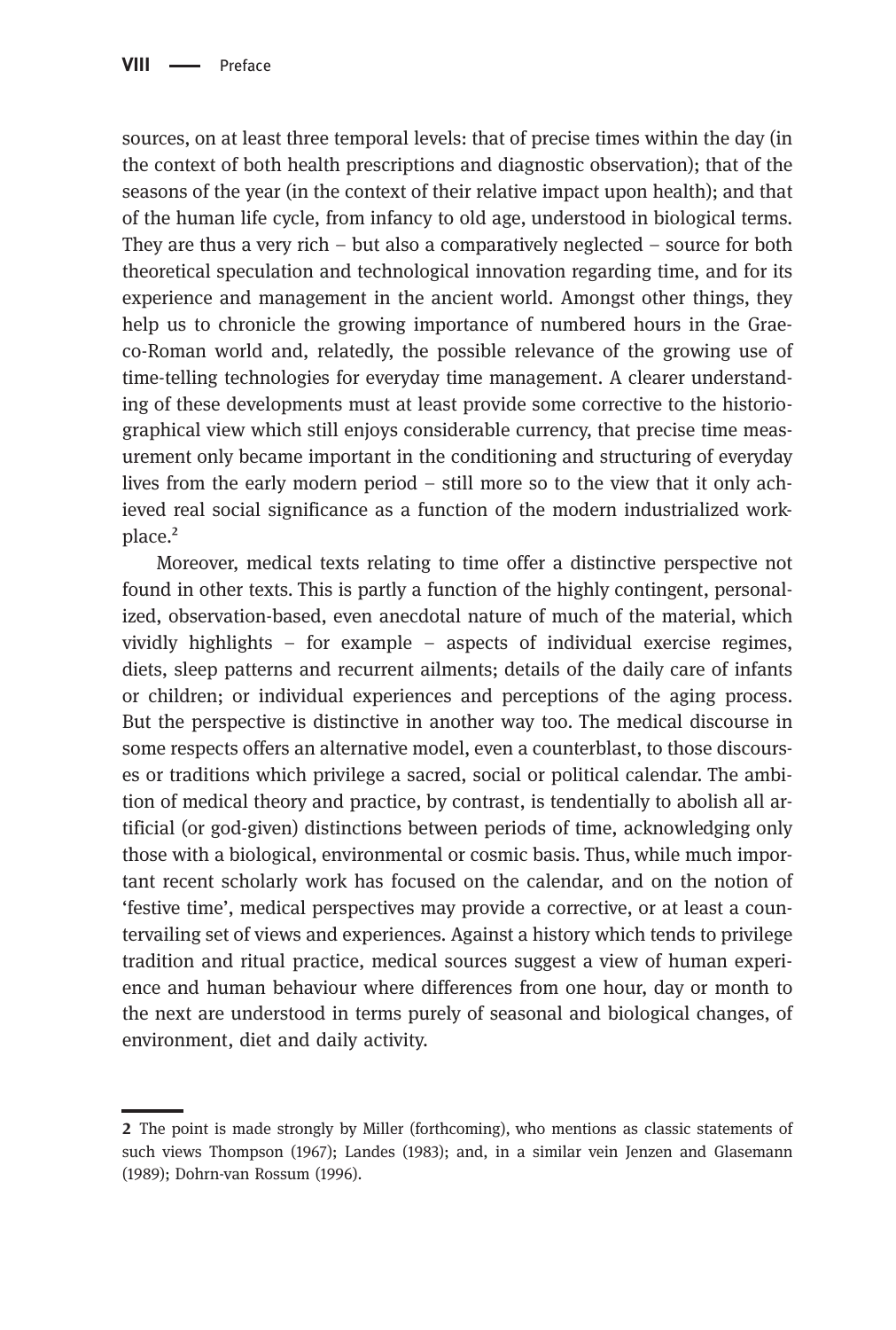The rationale for the focus on the second-century-CE doctor and philosopher Galen is partly covered by the above considerations; but it is also the case that his writings happen to include a range of discussions which, taken together, in themselves offer a significant overview of ancient attitudes to time, both within and beyond the medical context. Let me give a brief account of four examples of the unique value of the Galenic material. First, Galen gives the fullest account extant in a literary source of the construction of a sundial, and also of the relationship between sundials and water-clocks. Secondly, he offers by far the richest material for ancient conceptions of different ages, or times of life, and their medical and lifestyle implications. Thirdly, he gives by far the fullest account in our sources of the nature of diagnostic and clinical practice, and how this relates to close temporal observation. Fourthly – and in a more theoretical vein – he presents an original account of our perception of time in relation to motion, and relatedly also of speed and rhythm, which both draws both on existing philosophical accounts and theoretical conceptions and on his clinical experience. This latter discussion – in conjunction with evidence from other medical sources – illuminates ancient views of the extent and limitations of human perception, of the role of quantification, and of rhythm, in both clinical and everyday contexts.

The choice of texts, and the main temporal focus on the second century CE, are partly determined also by considerations of the nature and interrelationship of our surviving sources; and these considerations should be mentioned here too, as they may help to explain what may otherwise seem an unbalanced or eccentric chronological approach. The overwhelming majority of medical sources from the Graeco-Roman world belongs to one of two groups: the so-called 'Hippocratic corpus' on the one hand and the (far more voluminous) works of Galen on the other. The former texts, though spanning a range of dates and authors, were mainly written somewhere in the Greek-speaking world in the fourth or late fifth century BCE, $3$  the latter mainly in the second half of the second century CE at Rome. There is a gap of several centuries between these two textual islands, from which period we have very few independently surviving texts, often themselves of uncertain date. Moreover, much of what we do know of the medical authors or developments between these two periods – for example, of the important Hellenistic doctors Herophilus and Erasistratus – is from the testimony either of Galen or of authors of even later periods. Galen thus looms very large in our ancient medical evidence, both as an author in his own right and as a source for earlier developments. Moreover (as we shall see especially

On the problems of the 'Hippocratic corpus' see below, p. 36 with n. 3.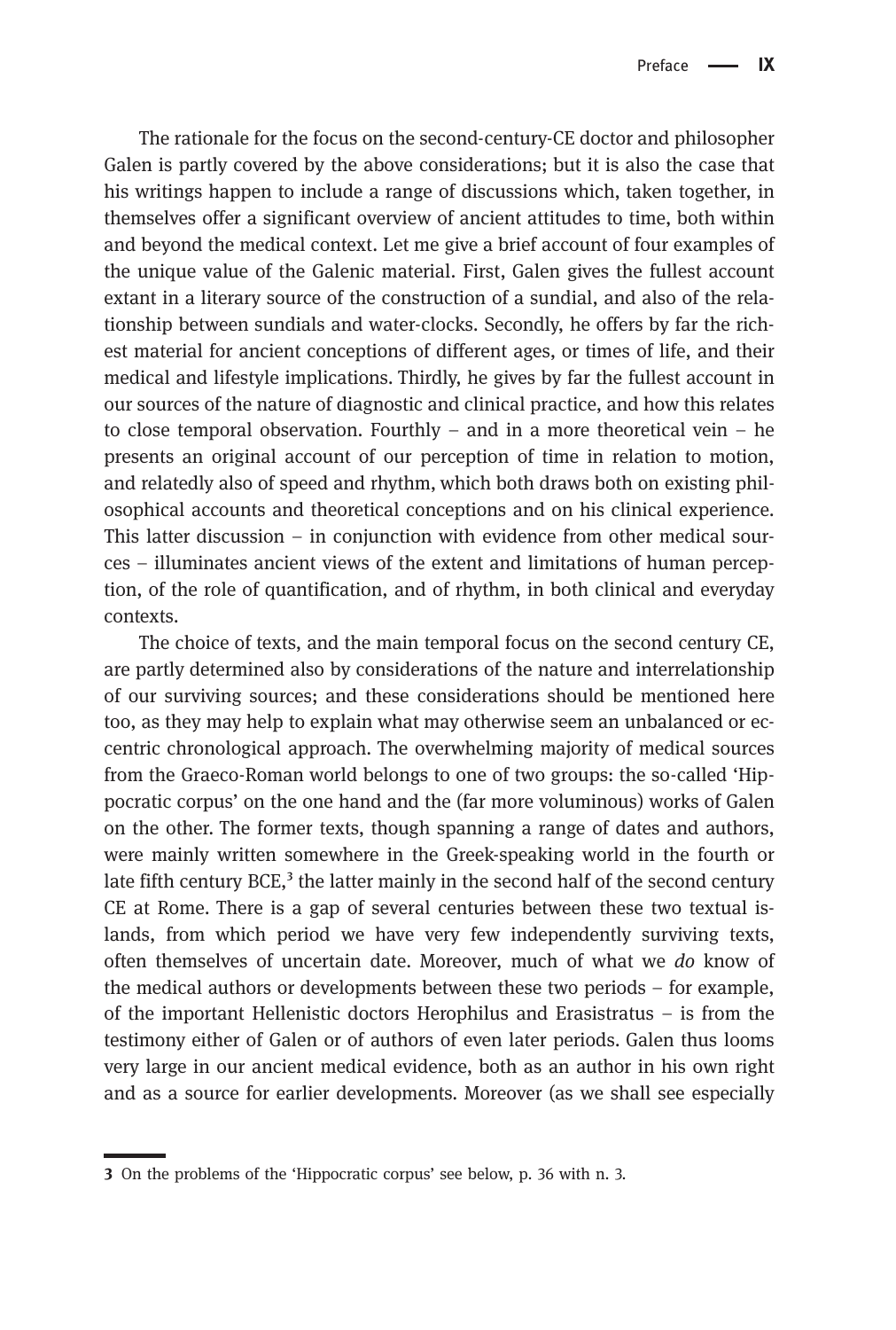in chapter 3), his works have a close theoretical and ideological relationship with those of the earlier periods, with certain of the 'Hippocratic' works in particular.

For all these reasons, it is difficult to tell anything like a diachronic story of developments in any area related to medical history. I have chosen rather – partly because of this consideration and partly as a function of my own research interests, which have focussed more closely on Galen – to paint a synchronic picture, based mainly in second-century Rome, but at the same time to contextualize this picture with the help of various other texts, some from much earlier periods, but all informing the same intellectual and experiential tradition. In the process, there is inevitably some jumping backwards and forwards, for example between Galen and 'Hippocrates', but it is hoped that such leaps are informative and enriching of that central synchronic picture.

The book thus offers at once a synoptic view of the current state of knowledge of Graeco-Roman thought and practice, in such areas as time measurement and management, approaches to aging, and the perception of time in relation to motion, and also the results of my own and others' latest researches in the specific field of ancient medicine, for example in relation to disease diagnosis or to health prescriptions, which substantially enrich our understanding of these questions.

I should mention a few areas that I do not attempt to address, even synoptically. I give no account here of the relationship of festive to everyday time, or of the extent to which the festive calendar conditioned perceptions of or management of time. The role of both political and religious calendars, and the dedicating of days within the calendar to specific purposes (festive, commercial, juridical, etc.), as well as the related development of a division into either seven-day weeks or eight-day nundinae, constitutes a hugely important aspect of the ancient experience and management of time, which has received a comparatively high level of attention in recent literature.<sup>4</sup> These areas have been beyond my scope; moreover, as already suggested, the medical discourse in some ways offers a countervailing historiographical perspective.

Nor, while examining a number of other crucial cycles, do I consider conceptions of cycles of years, arising in either a religious or a philosophical context.<sup>5</sup> Such consideration of the measurement of longer periods of time would poten-

See especially Hannah (2005), chapters 3 and 5; Rüpke (1995); for further perspectives Beard (1987) and, on the development of the weekly time division in Roman imperial and later times, Bultrighini (2018), (2021a), (2021b).

<sup>5</sup> On the ancient Jewish concept of the Sabbatical year, for example, see Carmichael (1999); Casperson (2003); and, for later ramifications, Krinis (2016). Cyclical philosophical notions, meanwhile, would prominently include the Stoic theory of the periodic conflagration of the universe.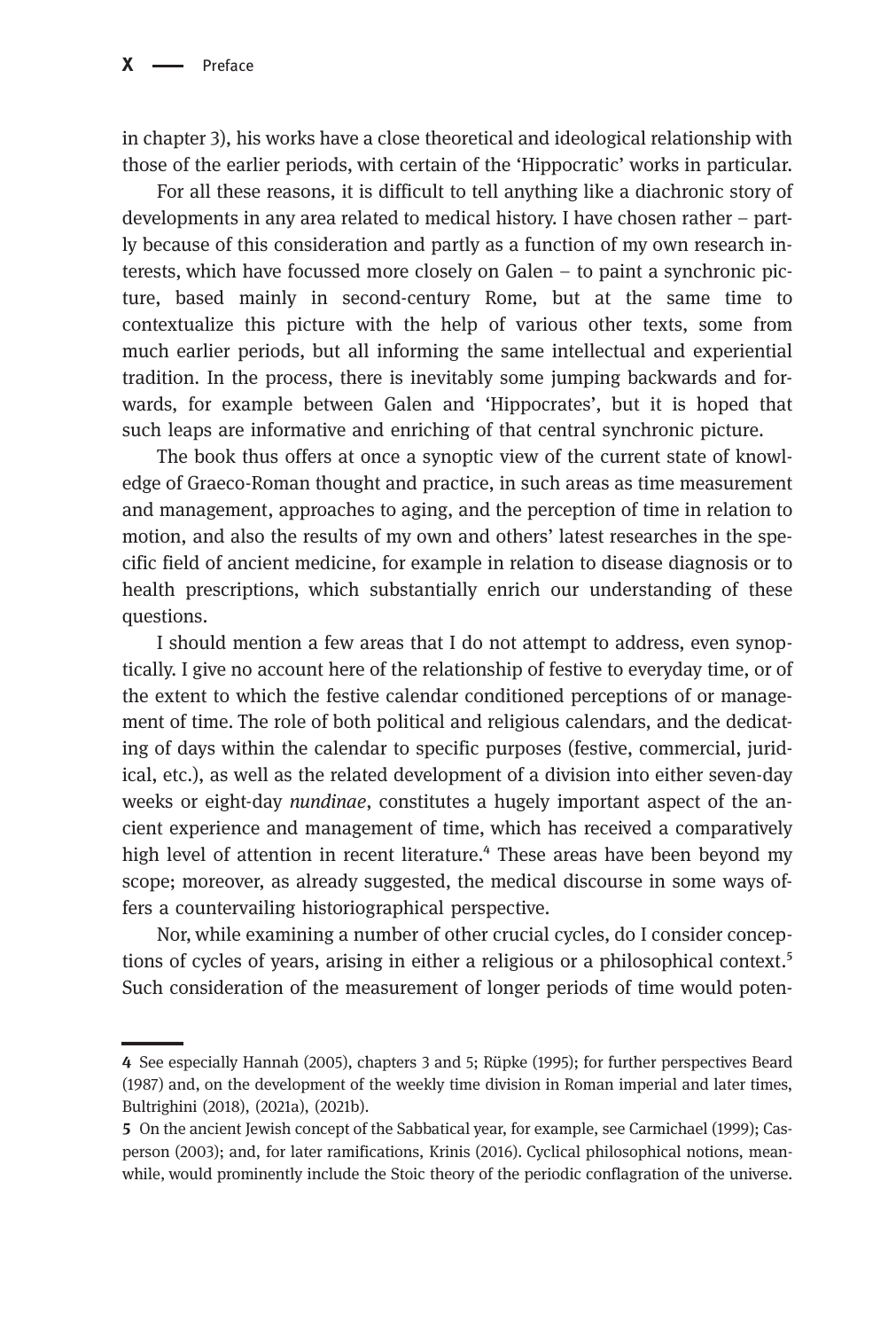tially lead also to analysis of the complex history of the development of the solar calendar and its division into months, and relatedly of the relationship of solar and lunar calendars – again questions not addressed here. $6$ 

There is much recent work, both within classical studies and within social anthropology, which approaches the question of attitudes to and experience of time from a range of anthropologically-informed theoretical perspectives.<sup>7</sup> The present study does not aim to engage with such theoretical approaches headon, let alone to advance a new theoretical framework of its own; it does, however, seek to take account of discussions arising in such work where they seem of particular relevance to the specific topics under investigation.

The book is structured in five chapters, each of which takes one large thematic area and aims to consider it from both a broader textual or social perspective and in relation to a more narrowly medical (or in some cases Galenic) perspective. In the first chapter I consider the 'horological scene' of imperial Rome, the importance and the varieties of time measurement and management in daily life, and in particular the division into hours, on the basis of a wide range of sources. This broadly-based account is then followed by a more detailed investigation of the Galenic evidence, both for daily health prescriptions and for the role (and interrelationship) of sundials and water-clocks. In the second chapter, I consider two closely related 'cycles', that of the human lifespan and that of seasons, and the ways that these were conceptualized, experienced or negotiated, both in Graeco-Roman societies more generally and in the medical – especially Hippocratic and Galenic – discourse in particular. Thirdly, and with a main focus on Galen, I consider the two related questions of the (self‐)perception or construction of a life or personal biography in the ancient intellectual world and of the attitude to, and nascent periodization of, the past. The fourth chapter investigates the importance of both day and time divisions in ancient diagnostic and clinical practice; it focuses on the crucial medical concepts of krisis and kairos, also attempting to place these in a broader intellectual and literary context. Finally, I examine Galen's theoretical-philosophical contribution to the discussion of time, both placing this in the broader Greek philosophical tradition and considering its relevance to important clinical and practical questions, in

See again Hannah (2005), chapter 3, for an intricate account of Greek solutions to the problem, how to divide the year into a regular number of regular months, and of the related question of calculation of dates for periodic festivals such as the Olympics; ibid., chapter 5 for similar issues in Roman calendar-making.

Prominent contributions in the former category include van Groningen (1953); de Romilly (1968); Loraux (1986); Bettini (1991); Csapo and Miller (1998); Darbo-Peschanksi (2000); Rosen (2004); in the latter, Good (1968); Gell (1992); Turetzky (1998).